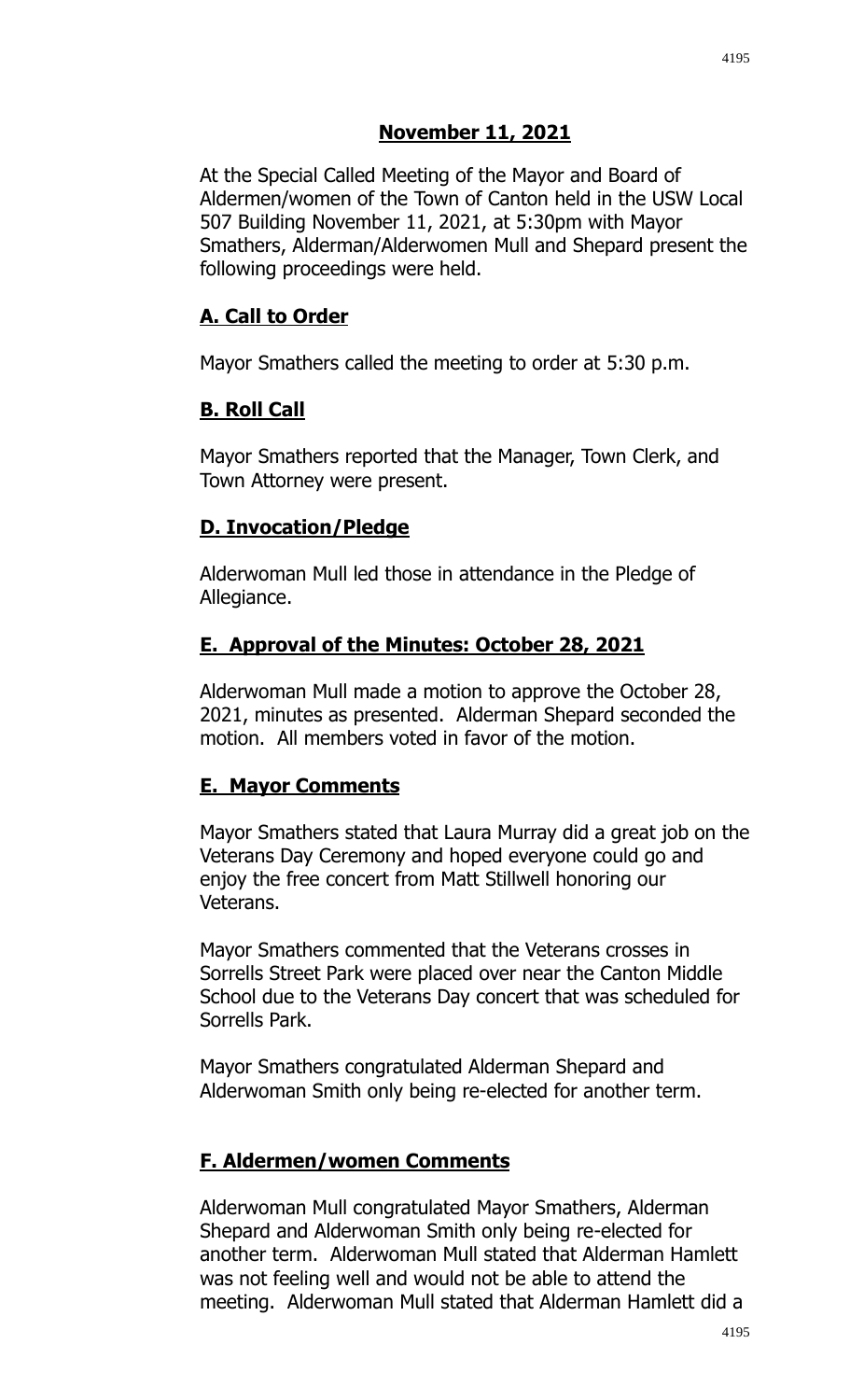great job delivery his commencement speech at Haywood Community College.

Alderman Shepard thanked everyone for exercising their right to vote whether they voted for him or not. Alderman Shepard thanked the NJROTC for all their hard work and a great job during their annual inspection. Alderman Shepard stated that the Veterans Day ceremony was a great event, and he was honored to be a part of a ceremony that thanked all our Veterans.

## **G. Public Comments**

N/A

## **H. Reports from the Manager**

Manager Scheuer presented the Board a current cash and tax report.

Manager Scheuer presented the Board with an option to allow employees to have the entire day off on December 23rd in lieu of the holiday meal. With all facilities being destroyed and the countless hours of service staff feel like this is a good option for the employees. The Board gave consensus to this alternative.

Manager Scheuer stated that the motorcycle toy run would start at noon in the downtown Sorrells Street Park area.

Manager Scheuer asked the Board to consider cancelling the next meeting, which would fall on Thanksgiving. The Board gave consensus to cancel the next regular scheduled meeting.

Manager Scheuer reported that the Oath of Office Ceremony would take place on December  $9<sup>th</sup>$  at 6:30pm at the entrance to Chestnut Mountain Park.

Manager Scheuer reported that the parade would be full of entries and the Board needed to submit their Grand Marshal nominations to Lisa Stinnett by the following week. The amount needed was 10 to 15 people for the Christmas float capacity.

#### **I. New Business**

# **1. 10 Year Tax Release**

Manager Scheuer presented the Board with the 10-year tax releases for their approval. Alderwoman Mull made a motion to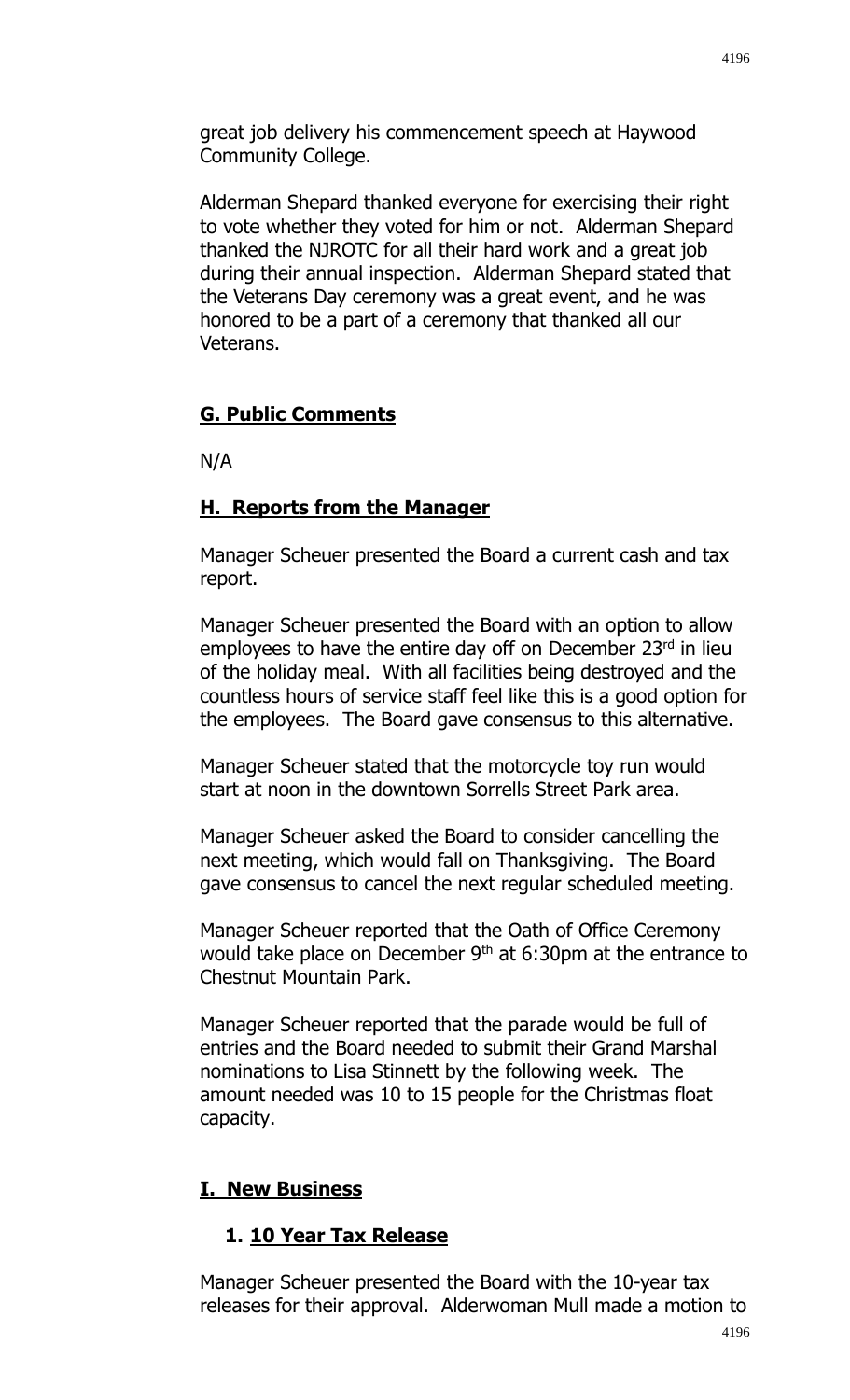approve the 10-year tax releases as presented. Alderman Shepard seconded the motion. Motion carried.

# **2. Tax Settlement**

Manager Scheuer presented the tax settlement to the Board for their approval. Alderman Shepard made a motion to approve the tax settlement as presented. Alderwoman Mull seconded the motion. Motion carried.

# **3. Order to Collect Taxes**

Manager Scheuer presented the Order to Collect taxes to the Board for their approval. Alderwoman Mull made a motion to approve the tax releases as presented. Alderman Shepard seconded the motion. Motion carried.

# **4. Tax Releases**

Manager Scheuer presented the tax releases to the Board for their approval. Alderman Shepard made a motion to approve the tax releases as presented. Alderwoman Mull seconded the motion. Motion carried.

# **5. Code Violation Discussion**

Manager Scheuer made the Board aware that he would like to have a discussion regarding code violations with the consideration of a maximum amount being added and the possibility of foreclosure etc. Mayor Smathers asked that this be discussed at the January work session in more detail.

#### **6. Planning Board and ETJ Appointments**

Manager Scheuer presented a list of potential planning board members to serve on the Planning Board. After a brief discussion, Alderman Shepard made a motion to appoint the members presented (see attached). Alderwoman Mull seconded the motion. Motion carried.

Mayor Smathers asked that the ETJ members be tabled until potential members could be contacted. Consensus of the Board was to table the ETJ appointments until a future meeting.

# **7. Closed Session N.C.G.S. 143-318.11 (a) (4) (5) (6)**

Alderman Shepard made a motion to enter closed session at 6:02 pm. Alderwoman Mull seconded the motion. Motion